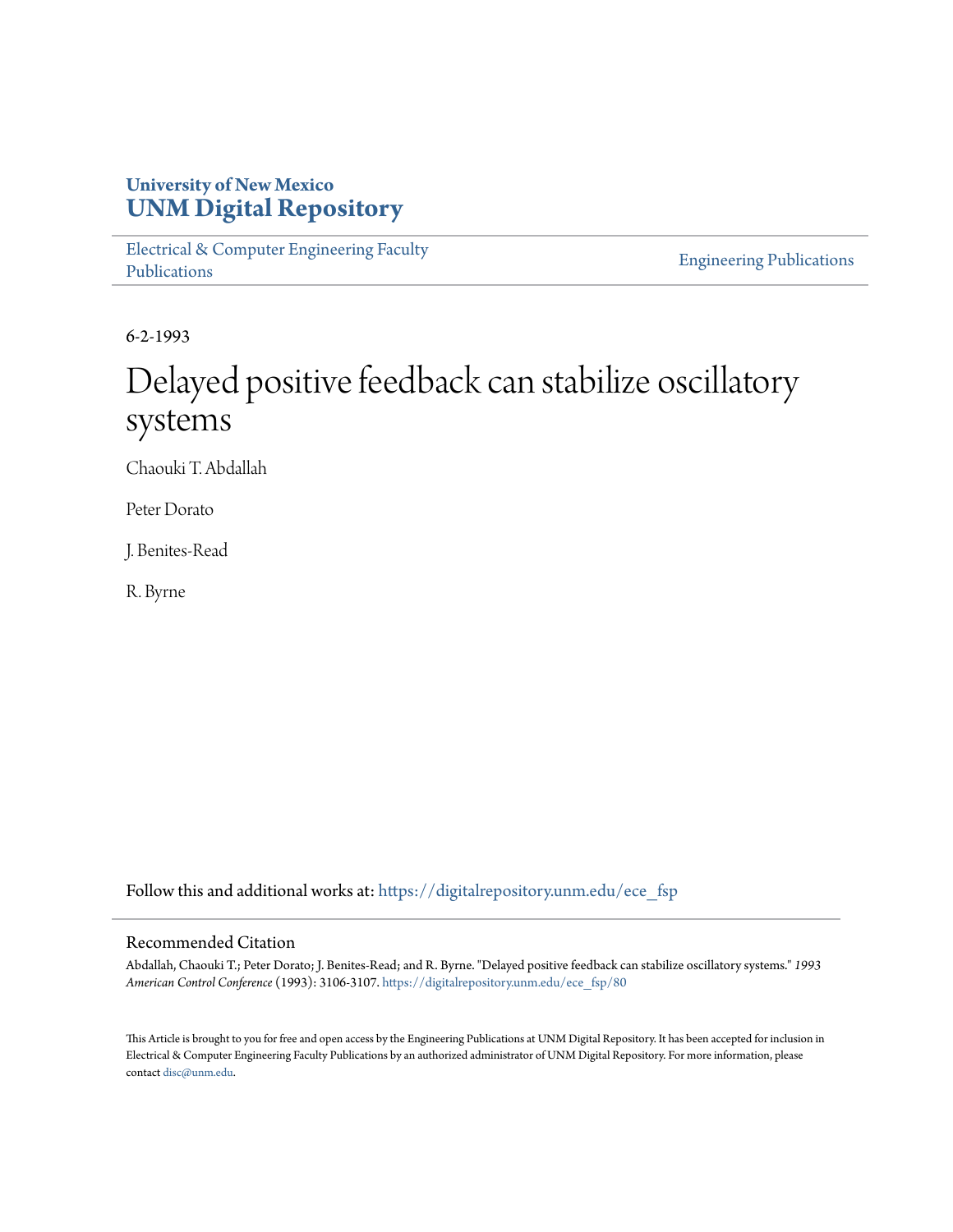# Delayed-Positive Feedback Can Stabilize Oscillatory Systems

C. Abdallab, P. Dorato, J. Benites-Read Department of Electrical and Computer Engineering University of New Mexico Albuquerque, NM 87131, USA

R. Byrne Sandia National Laboratories, Department 9616 Albuquerque, NM <sup>87185</sup>

#### Abstract

#### 2 Analysis

Consider the plant given by

$$
G(s) = \frac{1}{s^2 + w_0^2}
$$
 (7)

and the positive-feedback, time-delay compensator

$$
C(s) = ke^{-\epsilon r} \tag{8}
$$

where  $k > 0$  in a simple unity-feedback loop shown in Figure 1, such that the closed-loop system is given by

$$
T(s) = \frac{G(s)C(s)}{1 - G(s)C(s)}
$$
  
= 
$$
\frac{ke^{-\epsilon r}}{s^2 + w_0^2 - ke^{-\epsilon r}}
$$
 (9)



Figure 1: Block Diagram of Oscilatory System with Positive, Delay Feedback

We will study the stability of the closed-loop system by exploring the Nyquist plot of

$$
-G(s)C(s) = \frac{-ke^{-\epsilon r}}{s^2 + w_0^2}
$$
 (10)

The Nyquist contour is asumed to be indented at the open-loop poles  $\pm jw_0$  so that no poles exist in the RHP. Thus for closed-loop stability there should be no clockwise encirclements of the  $(-1, 0)$  point. First, note that with  $r = 0$ , the closed-loop system is unstable because the Nyquist plot will always encircle the (-1,0) point. Consider then the case where  $\tau > 0$ , and note that a necessary condition for stability is that

$$
k < w_0^2 \tag{11}
$$

If (11) does not hold there will always be at least one dockwise encirclement. Assuming that this condition holds, let us consider the instability mechanisms by counting the number of encirclements of-1 by the polar plot of

$$
-G(jw)C(jw) = \frac{-ke^{-jwr}}{w_0^2 - w^2}
$$
 (12)

This paper expands on a method proposed in [1] for stabilising oscillatory systems with positive, delayed feedback. The closed-loop sytem obtained is shown (using the Nyquist criterion) to be stable for a range of delays.

#### 1 Introduction

The stabilization of oscilatory systems finds applications in robotics  $[2]$  and flexible structures  $[1]$ . A simple example of an oscillatory system is given by the second-order sytem

$$
\ddot{y} + w_0^2 y = u \tag{1}
$$

This class of systems can be stabilized with negative derivative feedback, i.e.

$$
u(t) = -ky(t) ; k > 0
$$
 (2)

The dosed-loop system then becomes

$$
\ddot{y} + k\dot{y} + w_0^2 y = 0 \tag{3}
$$

which is obviously stable for  $k > 0$ . This feedback will require the differentiation of the output, or the use of an observer to estimate  $\dot{y}$ 

from the measurement of y. This paper will present an ezact analysis of a method given in [1] to stabilize this system using intead positive delayed output feedback only, i.e.

$$
u(t) = ky(t-\tau) \tag{4}
$$

In  $[1]$ , the analysis of the closed-loop system was done using a firstorder Padd approximation of the pure delay. In addition, no attempt was made to determine the range of allowable delays in order to guarantee stability. A root locus approach was presented for such systems in [3], [4] and more recently in [5]. Note that in general, a double-integrator system described by

$$
\bar{y}(t) = u(t) \tag{5}
$$

can be reduced to the oscillatory problem above by use of outputplus-delayed-output feedback of the form

$$
u(t) = -w_0^2 y(t) + k y(t - \tau)
$$
 (6)

A double-integrator system will result, for example, from applying feedback-linearization to many nonlinear systems [6]. By stabilizing these systems using output feedback only, savings in sensors (tachometers) or observers are achieved. This paper will analyze the closed-loop stability of this type of system

The remaining of the paper is organized as follows. Section 2 contains the analysis of the delayed, positive-feedback control as applied to an oscillatory system and Section 3 contains our condusions.